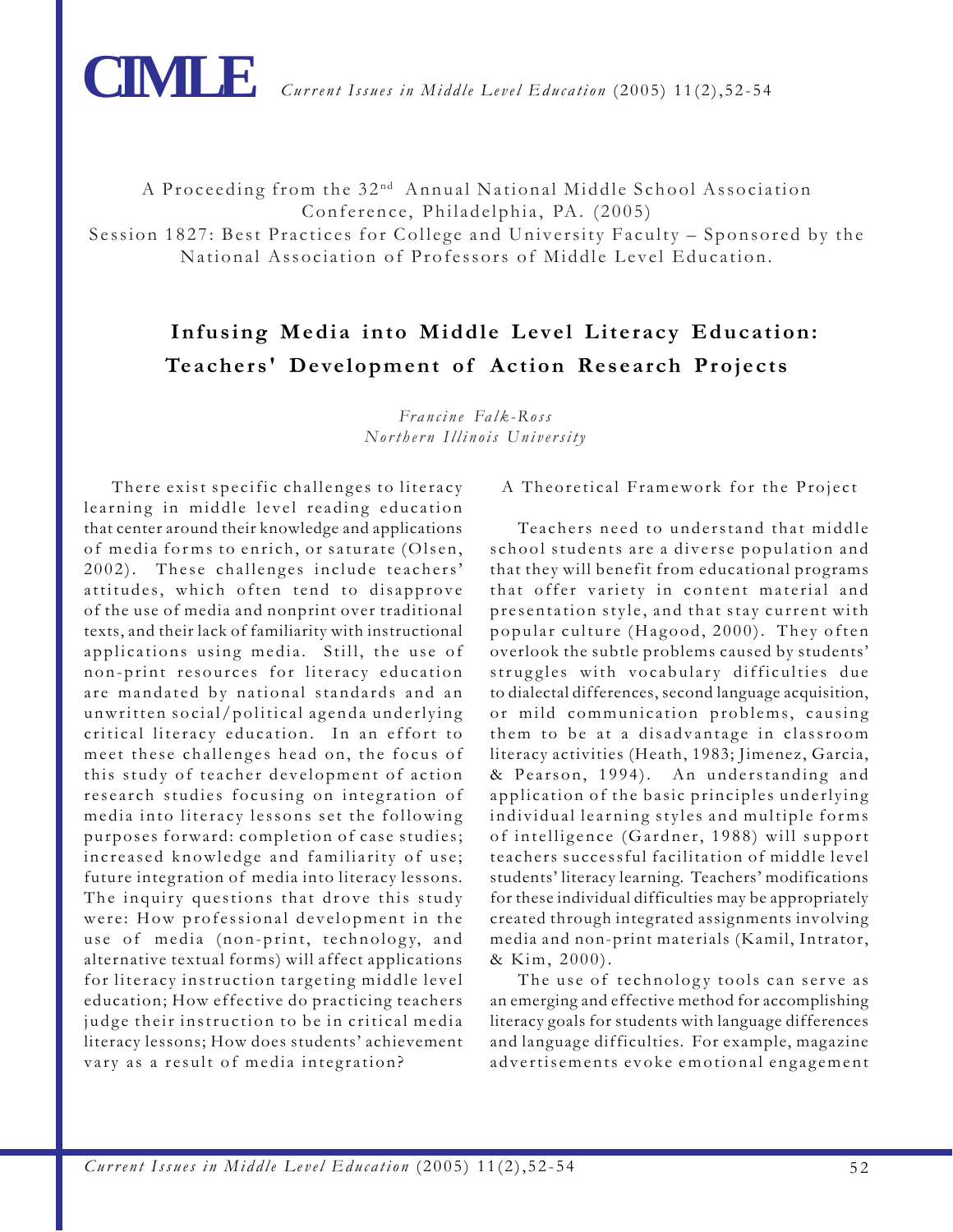as they develop and explore new vocabulary (Alvermann & Hagood, 2000; Hobbs, 1998). There is a deeper language of text within media (i.e., Design) and alignment with New Capitalism (Fairclough, 1995; Gee, 2000) that may attract the attention of middle level learners and engage them in active learning forums. New standards for reading professionals mandate integration of technology tools and media materials into literacy instruction (IRA, 2003; NCTE/IRA, 1996). Use of language technology tools can serve as an emerging and effective method for accomplishing literacy goals for struggling middle level students. The use of case method learning through development and sharing of research projects provides opportunities for teaching and learning through application of theory into practice, activation of problem-solving skills, and immersion in authentic and relevant experiences (Elksnin, 1998).

The development of an action research assignment in a class titled, Teaching Reading at the Middle Level, was focused on two challenges: teachers' mixed attitudes toward the use of media and nonprint over traditional texts, and teachers' lack of familiarity with instructional applications using media (even though use of these resources is mandated by national standards and an unwritten social/ political agenda underlying critical literacy education); and the importance of the use of case/class method learning through development and sharing of research projects providing opportunities for teaching/learning through application of theory into practice, activation of problem-solving skills, and immersion in authentic and relevant experiences.

## Development of the Action Research Projects

The assigned project required graduate students to develop action research projects that focused on integrating lessons using media and critical media literacy into middle level reading instruction. The narrative paper that was required included a lesson plan detailing the application of a media literacy activity

in a middle-level classroom. The lesson plan was on one of five areas of literacy instruction, including reading comprehension, young adolescent literature, factors contributing to struggling middle school readers' learning, reading strategies and instructional materials, and factors contributing to students' personal and social growth. These projects were shared in class discussions to support collaborative development of case studies and to encourage problem-based learning through case methodology. Results indicated new learning for teachers and students in the areas of media use and applications, and provoked reflective changes in educational practice.

Participants included approximately 30 graduate students in a reading methods class at a 4-year university in a Midwestern state. The teachers had varied teaching experiences with using media, and consisted of a diverse population of backgrounds and cultures. In their classrooms they had limited access to technology, limited experiences with and access to media, and time constraints for using resources other than traditional materials (i.e., basal texts) in their classrooms. Procedures included development of action research projects based on application of a media literacy activity in their own classrooms which were to be research-based, focus on literacy instruction, documentation of assessment of student achievement, and documentation of new learning for teacher and student.

Data collection included an online survey of middle level media use (pre/post), lesson plan creations, classroom applications, reflective notes, and statement of outcomes and implications of the case studies (action research projects). Teachers were provided with suggestions and models of media materials such as video, magazines, advertisements, artistic diplays, computer software, online factual information sites. Data analysis was of a qualitative design – including coding of responses and application descriptions. Formative assessment data included mid-semester assignment to describe classroom implementations/practice and class discussions, coding of reports and themes of discussion. Summative assessment included the post-implementation